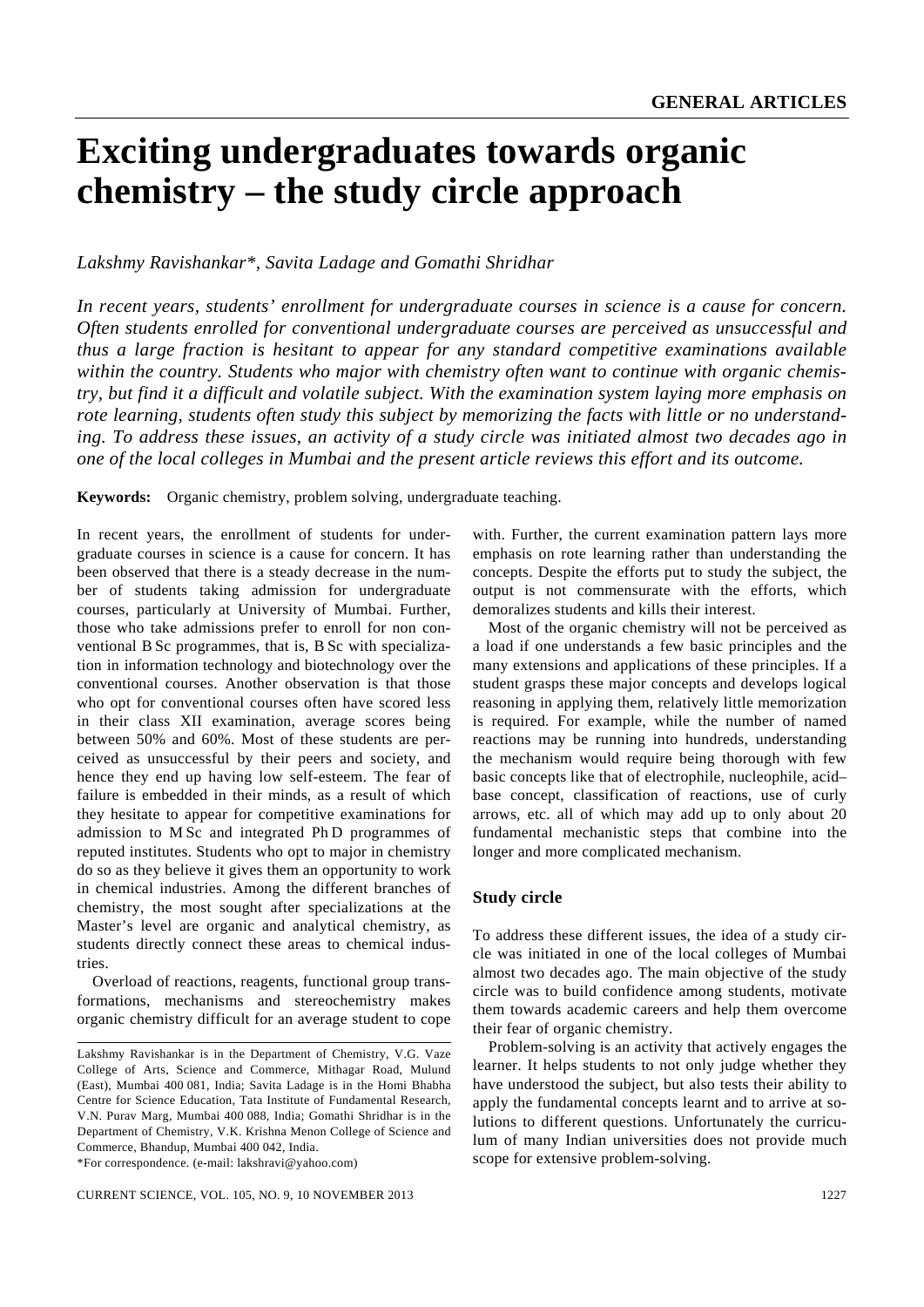## GENERAL ARTICLES

 The study-circle approach was chosen almost intuitively. Participation in the study circle was voluntary, the only requirement being that the students should be willing to devote some time in a week to problem-solving activity. The group, comprising about 6–12 students from the final year B Sc programme would meet once a week after regular lectures for about 2 h.

# **Pedagogy**

The pedagogy employed in the study circle involved a brief overview of the fundamentals of a particular topic followed by problem-solving as it encourages the students to think, discuss and debate. Further, the small group size of the study circle facilitated one-to-one interactions within the group.

 Typically, the first session of the study circle is generally devoted to revision of the basic concepts which students should know as chemistry majors. While revising the concepts, the emphasis is not on teaching as it happens in regular classes. Short and multiple choice questions related to a particular topic for example, acid–base concepts, factors affecting reactivity, are given to students and they are encouraged to discuss the same. In the initial stages, when students are unsuccessful in solving the given problems, standard reference books are made available for reading. These efforts help in enhancing the participation of students and slowly the discussion becomes student-centred rather than teacher-centred.

 The problems used in the study circle were collected from different sources such as standard reference books and internet resources, past papers of various competitive examinations in addition to problems formulated by the instructor. These could be either take-home problems as assignments or class-work problems. In the case of the former, students would solve the problems as a home assignment and discussion on the same would be done the following week. In such cases, it was observed that students got time to engage with the problems and thus after few classes, they became vocal, active and were willing to discuss their solution with others. In fact, students were asked to use the blackboard for presentation of their solutions.

 While most of the topics discussed in the study circle are part of the undergraduate syllabus, advanced problems were also chosen as they often demand understanding of several concepts and their interconnections. Such problems generated opportunities where students had to recall appropriate concepts and relate them. Such involvement with higherorder cognitive processes is important and useful in broadening the understanding of the subject.

### **Qualitative observations**

The change in the approach of the students towards the subject was generally visible after participation in four to five sessions of the study circle. Initially, they were often confused regarding where and how to begin solving the given problem. More often than not, they would lose their confidence and talk of dropping out, when they were not able to solve the problems. Motivating and encouraging them with minimal guidance at this juncture, helped them to overcome their mental barriers and bring about a change in their attitude towards problem-solving. For example, while writing mechanisms, the concept of arrows and their significance was often lost and we would come across answers where they would show migration of a positive charge by means of arrows, or draw the arrow from the electrophile to the nucleophile instead of the other way around. A few sessions involving discussions increased the comfort level of the students and most of them were able to identify the electron-rich and deficient centres in a reaction. Once that was identified, writing mechanisms became much simpler. Similarly, mechanisms in acidic medium and alkaline medium were also confusing to the students, with many writing positively charged intermediates in an alkaline medium and negatively charged intermediates in an acidic medium. These concepts although simple, are vital and often overlooked by the students.

 The enthusiasm of the participants of the study circle was such that sometimes they would develop questions pertaining to the regular lectures and try to solve it on their own and discuss it with their peers. Often several solutions would be possible for a particular synthesis and the group would discuss the merits and demerits of each of them. Another outcome, observed was that students would come out with questions related to their experiments in the laboratory. For example, when any synthesis was carried out, participants of the study circle would often attempt the mechanism, spectral data, etc. of the compound, even before the instructor asked them.

 This entire process helped develop confidence amongst the students and they also made attempts to understand basic concepts and their applications to other branches of chemistry, viz. physical, inorganic and analytical chemistry. Participation in the study circle improved the reading habits of the students, which is a substantial gain as it improved their knowledge. It was observed that many of the participants took part in intercollegiate academic competitions like quiz, paper presentations, etc.

### **Outcome**

One of the most significant outcomes of the study circle was the development of the departmental library managed by the students. Over the years, several reference books from all branches of chemistry have been added to the library, which now boasts of a good collection of books which are regularly used during the study-circle sessions.